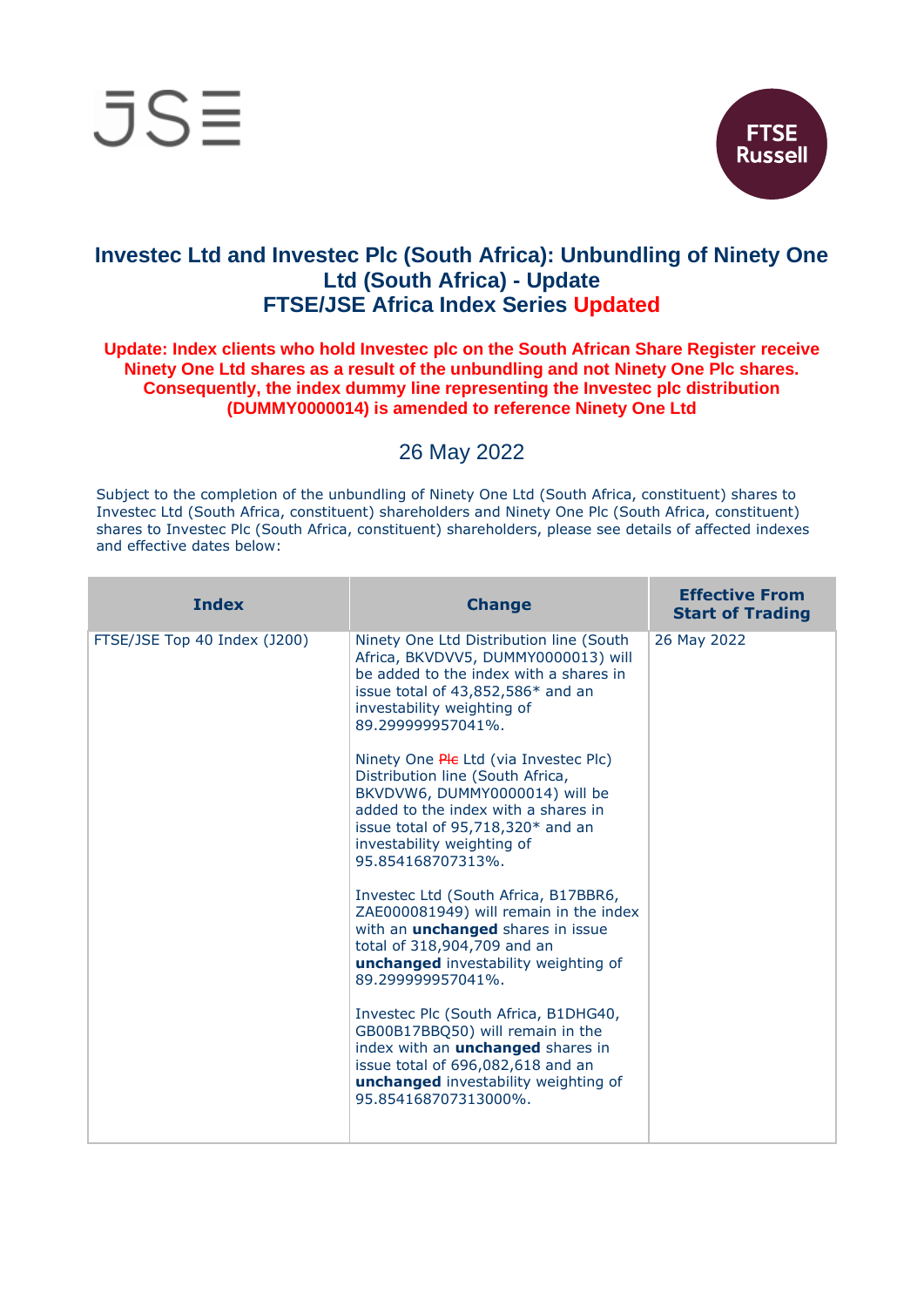| <b>Index</b>                    | <b>Change</b>                                                                                                                                                                                                                                      | <b>Effective From</b><br><b>Start of Trading</b> |
|---------------------------------|----------------------------------------------------------------------------------------------------------------------------------------------------------------------------------------------------------------------------------------------------|--------------------------------------------------|
|                                 | Ninety One Ltd Distribution line will be<br>deleted from the index.                                                                                                                                                                                | 02 June 2022                                     |
|                                 | Ninety One Ple Ltd (via Investec Plc)<br>Distribution line will be deleted from the<br>index.                                                                                                                                                      |                                                  |
| FTSE/JSE Mid Cap Index (J201)   | Ninety One Ltd Distribution line will be<br>added to the index as detailed above.                                                                                                                                                                  | 26 May 2022                                      |
|                                 | Ninety One Ple Ltd (via Investec Plc)<br>Distribution line will be added to the<br>index as detailed above.                                                                                                                                        |                                                  |
|                                 | Investec Ltd will remain in the index as<br>detailed above.                                                                                                                                                                                        |                                                  |
|                                 | Investec Plc will remain in the index as<br>detailed above.                                                                                                                                                                                        |                                                  |
|                                 | Ninety One Ltd Distribution line will be<br>deleted from the index.                                                                                                                                                                                | 02 June 2022                                     |
|                                 | Ninety One Ple Ltd (via Investec Plc)<br>Distribution line will be deleted from the<br>index.                                                                                                                                                      |                                                  |
|                                 | Ninety One Ltd (South Africa, BKTT3Y2<br>ZAE000282356) will remain in the index<br>with an <i>unchanged</i> shares in issue<br>total of 300,089,454 and an increased<br>investability weighting from<br>48.109999893565% to<br>91.7337789754918%*. |                                                  |
| FTSE/JSE All Share Index (J203) | Ninety One Ltd Distribution line will be<br>added to the index as detailed above.<br>Ninety One Ple Ltd (via Investec Plc)<br>Distribution line will be added to the<br>index as detailed above.                                                   | 26 May 2022                                      |
|                                 | Investec Ltd will remain in the index as<br>detailed above.                                                                                                                                                                                        |                                                  |
|                                 | Investec Plc will remain in the index as<br>detailed above.                                                                                                                                                                                        |                                                  |
|                                 | Ninety One Ltd Distribution line will be<br>deleted from the index.                                                                                                                                                                                | 02 June 2022                                     |
|                                 | Ninety One Ple Ltd (via Investec Plc)<br>Distribution line will be deleted from the<br>index.                                                                                                                                                      |                                                  |
|                                 | Ninety One Ltd will remain in the index<br>as detailed above.                                                                                                                                                                                      |                                                  |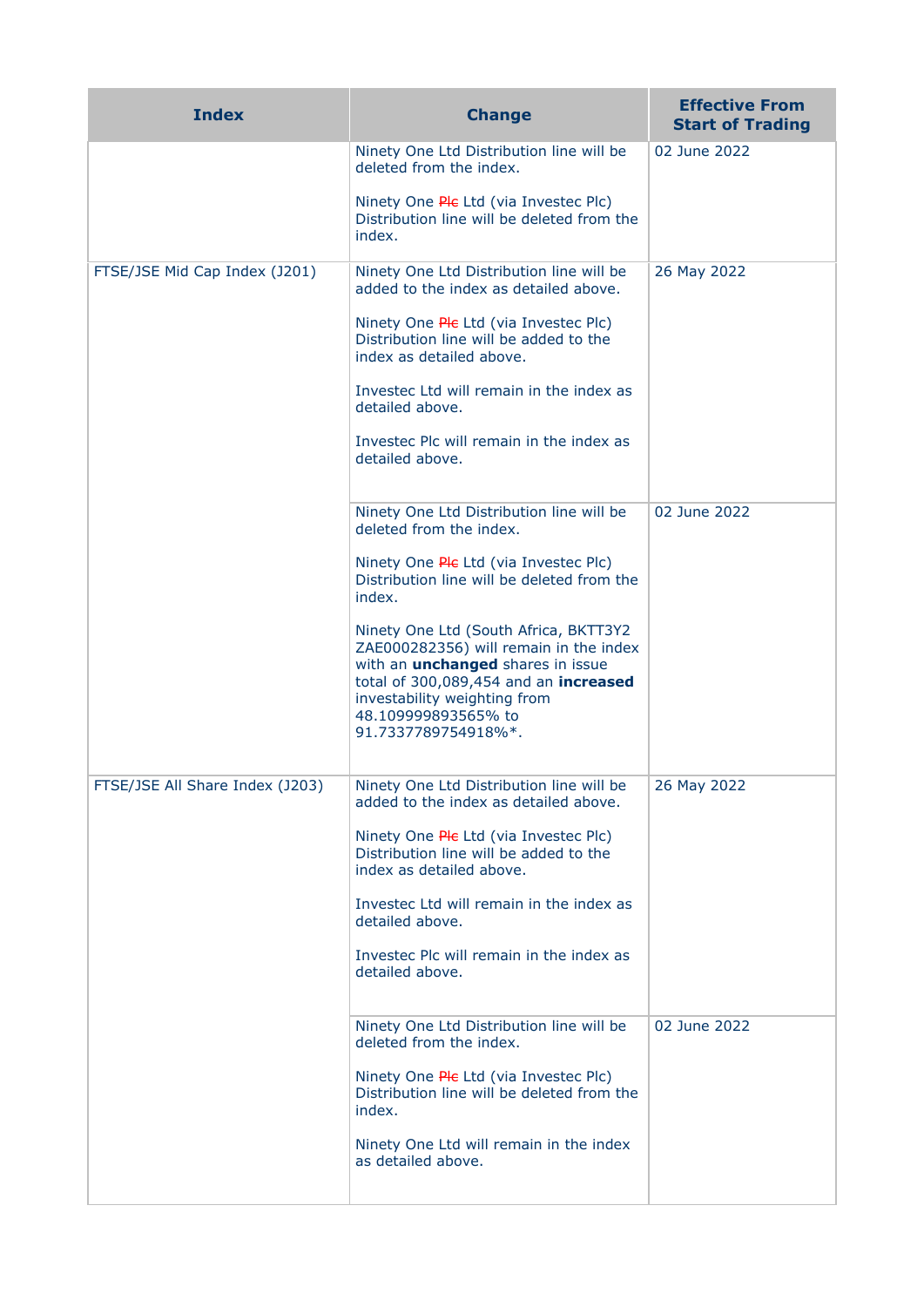| <b>Index</b>                                       | <b>Change</b>                                                                                               | <b>Effective From</b><br><b>Start of Trading</b> |
|----------------------------------------------------|-------------------------------------------------------------------------------------------------------------|--------------------------------------------------|
| FTSE/JSE Large and Mid Cap Index<br>$($ J206 $)$   | Ninety One Ltd Distribution line will be<br>added to the index as detailed above.                           | 26 May 2022                                      |
|                                                    | Ninety One Ple Ltd (via Investec Plc)<br>Distribution line will be added to the<br>index as detailed above. |                                                  |
|                                                    | Investec Ltd will remain in the index as<br>detailed above.                                                 |                                                  |
|                                                    | Investec Plc will remain in the index as<br>detailed above.                                                 |                                                  |
|                                                    | Ninety One Ltd Distribution line will be<br>deleted from the index.                                         | 02 June 2022                                     |
|                                                    | Ninety One Ple Ltd (via Investec Plc)<br>Distribution line will be deleted from the<br>index.               |                                                  |
|                                                    | Ninety One Ltd will remain in the index<br>as detailed above.                                               |                                                  |
| FTSE/JSE Financial 15 Index<br>(J212)              | Ninety One Ltd Distribution line will be<br>added to the index as detailed above.                           | 26 May 2022                                      |
|                                                    | Ninety One Ple Ltd (via Investec Plc)<br>Distribution line will be added to the<br>index as detailed above. |                                                  |
|                                                    | Investec Ltd will remain in the index as<br>detailed above.                                                 |                                                  |
|                                                    | Investec Plc will remain in the index as<br>detailed above.                                                 |                                                  |
|                                                    | Ninety One Ltd Distribution line will be<br>deleted from the index.                                         | 02 June 2022                                     |
|                                                    | Ninety One Ple Ltd (via Investec Plc)<br>Distribution line will be deleted from the<br>index.               |                                                  |
| FTSE/JSE Financial & Industrial 30<br>Index (J213) | Ninety One Ltd Distribution line will be<br>added to the index as detailed above.                           | 26 May 2022                                      |
|                                                    | Ninety One Ple Ltd (via Investec Plc)<br>Distribution line will be added to the<br>index as detailed above. |                                                  |
|                                                    | Investec Ltd will remain in the index as<br>detailed above.                                                 |                                                  |
|                                                    | Investec Plc will remain in the index as<br>detailed above.                                                 |                                                  |
|                                                    |                                                                                                             |                                                  |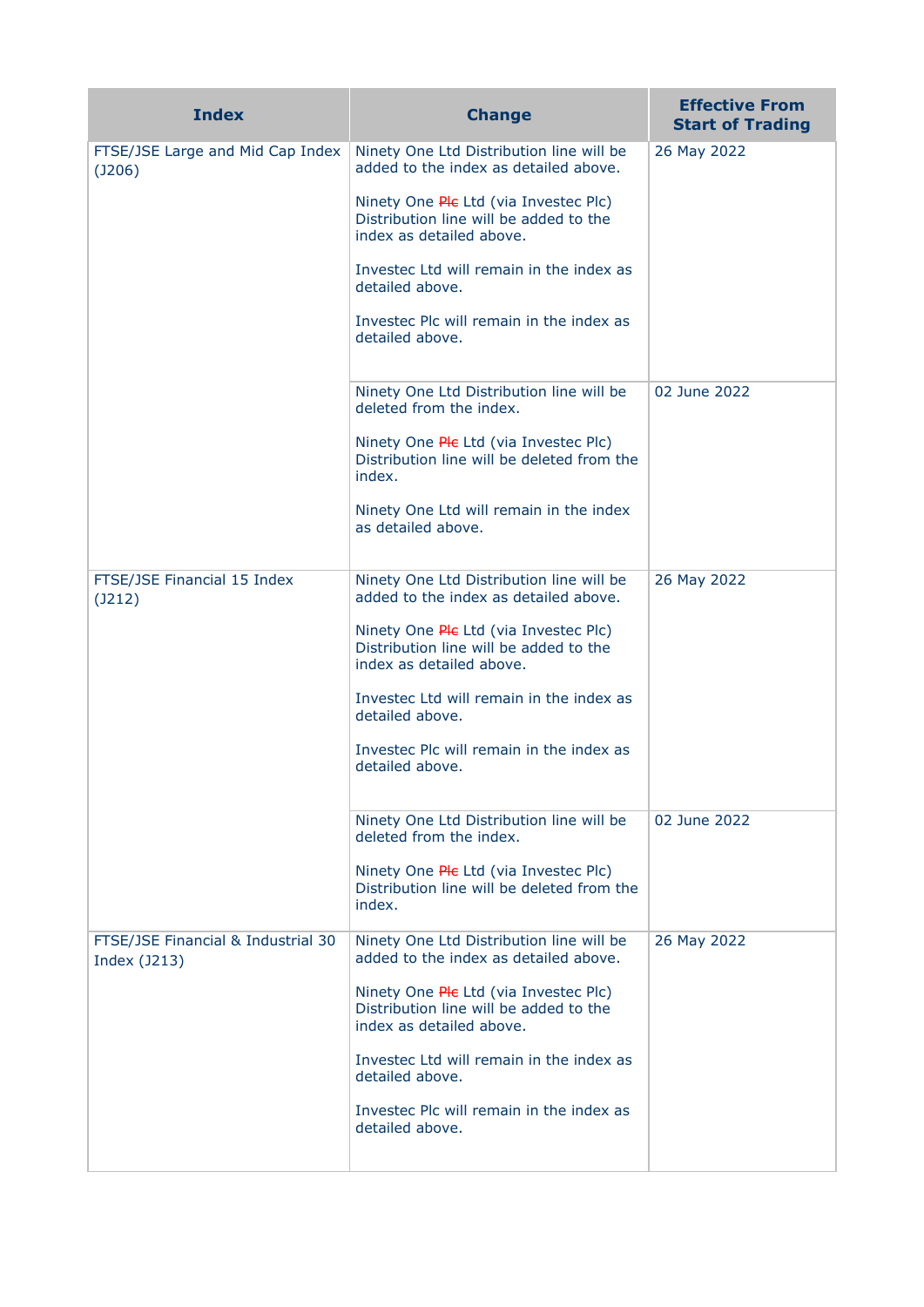| <b>Index</b>                                           | <b>Change</b>                                                                                               | <b>Effective From</b><br><b>Start of Trading</b> |
|--------------------------------------------------------|-------------------------------------------------------------------------------------------------------------|--------------------------------------------------|
|                                                        | Ninety One Ltd Distribution line will be<br>deleted from the index.                                         | 02 June 2022                                     |
|                                                        | Ninety One Ple Ltd (via Investec Plc)<br>Distribution line will be deleted from the<br>index.               |                                                  |
| FTSE/JSE Equally Weighted Top 40<br>Index (J2EQ)       | Ninety One Ltd Distribution line will be<br>added to the index as detailed above.                           | 26 May 2022                                      |
|                                                        | Ninety One Ple Ltd (via Investec Plc)<br>Distribution line will be added to the<br>index as detailed above. |                                                  |
|                                                        | Investec Ltd will remain in the index as<br>detailed above.                                                 |                                                  |
|                                                        | Investec Plc will remain in the index as<br>detailed above.                                                 |                                                  |
|                                                        | Ninety One Ltd Distribution line will be<br>deleted from the index.                                         | 02 June 2022                                     |
|                                                        | Ninety One Ple Ltd (via Investec Plc)<br>Distribution line will be deleted from the<br>index.               |                                                  |
| FTSE/JSE Equally Weighted<br>Financial 15 Index (J4EQ) | Ninety One Ltd Distribution line will be<br>added to the index as detailed above.                           | 26 May 2022                                      |
|                                                        | Ninety One Ple Ltd (via Investec Plc)<br>Distribution line will be added to the<br>index as detailed above. |                                                  |
|                                                        | Investec Ltd will remain in the index as<br>detailed above.                                                 |                                                  |
|                                                        | Investec Plc will remain in the index as<br>detailed above.                                                 |                                                  |
|                                                        | Ninety One Ltd Distribution line will be<br>deleted from the index.                                         | 02 June 2022                                     |
|                                                        | Ninety One Ple Ltd (via Investec Plc)<br>Distribution line will be deleted from the<br>index.               |                                                  |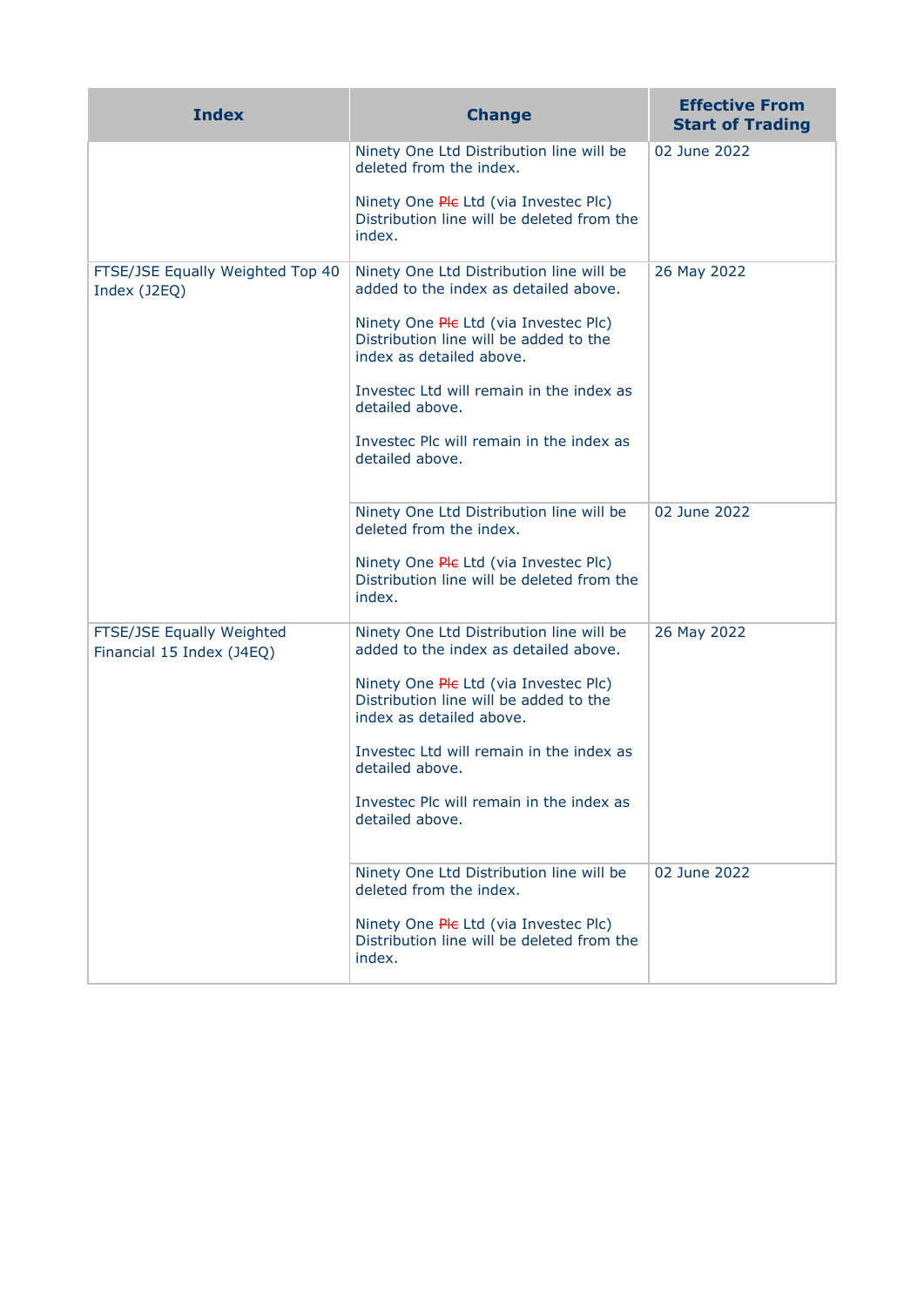| <b>Index</b>                                   | <b>Change</b>                                                                                               | <b>Effective From</b><br><b>Start of Trading</b> |
|------------------------------------------------|-------------------------------------------------------------------------------------------------------------|--------------------------------------------------|
| FTSE/JSE RAFI All Share Index<br>(J263)        | Ninety One Ltd Distribution line will be<br>added to the index as detailed above.                           | 26 May 2022                                      |
|                                                | Ninety One Ple Ltd (via Investec Plc)<br>Distribution line will be added to the<br>index as detailed above. |                                                  |
|                                                | Invested Ltd will remain in the index as<br>detailed above.                                                 |                                                  |
|                                                | Invested Plc will remain in the index as<br>detailed above.                                                 |                                                  |
|                                                | Ninety One Ltd Distribution line will be<br>deleted from the index.                                         | 02 June 2022                                     |
|                                                | Ninety One Ple Ltd (via Investec Plc)<br>Distribution line will be deleted from the<br>index.               |                                                  |
|                                                | Ninety One Ltd will remain in the index<br>as detailed above.                                               |                                                  |
| FTSE/JSE RAFI All Share Capped<br>Index (J283) | Ninety One Ltd Distribution line will be<br>added to the index as detailed above.                           | 26 May 2022                                      |
|                                                | Ninety One Ple Ltd (via Investec Plc)<br>Distribution line will be added to the<br>index as detailed above. |                                                  |
|                                                | Investec Ltd will remain in the index as<br>detailed above.                                                 |                                                  |
|                                                | Invested Plc will remain in the index as<br>detailed above.                                                 |                                                  |
|                                                | Ninety One Ltd Distribution line will be<br>deleted from the index.                                         | 02 June 2022                                     |
|                                                | Ninety One Ple Ltd (via Investec Plc)<br>Distribution line will be deleted from the<br>index.               |                                                  |
|                                                | Ninety One Ltd will remain in the index<br>as detailed above.                                               |                                                  |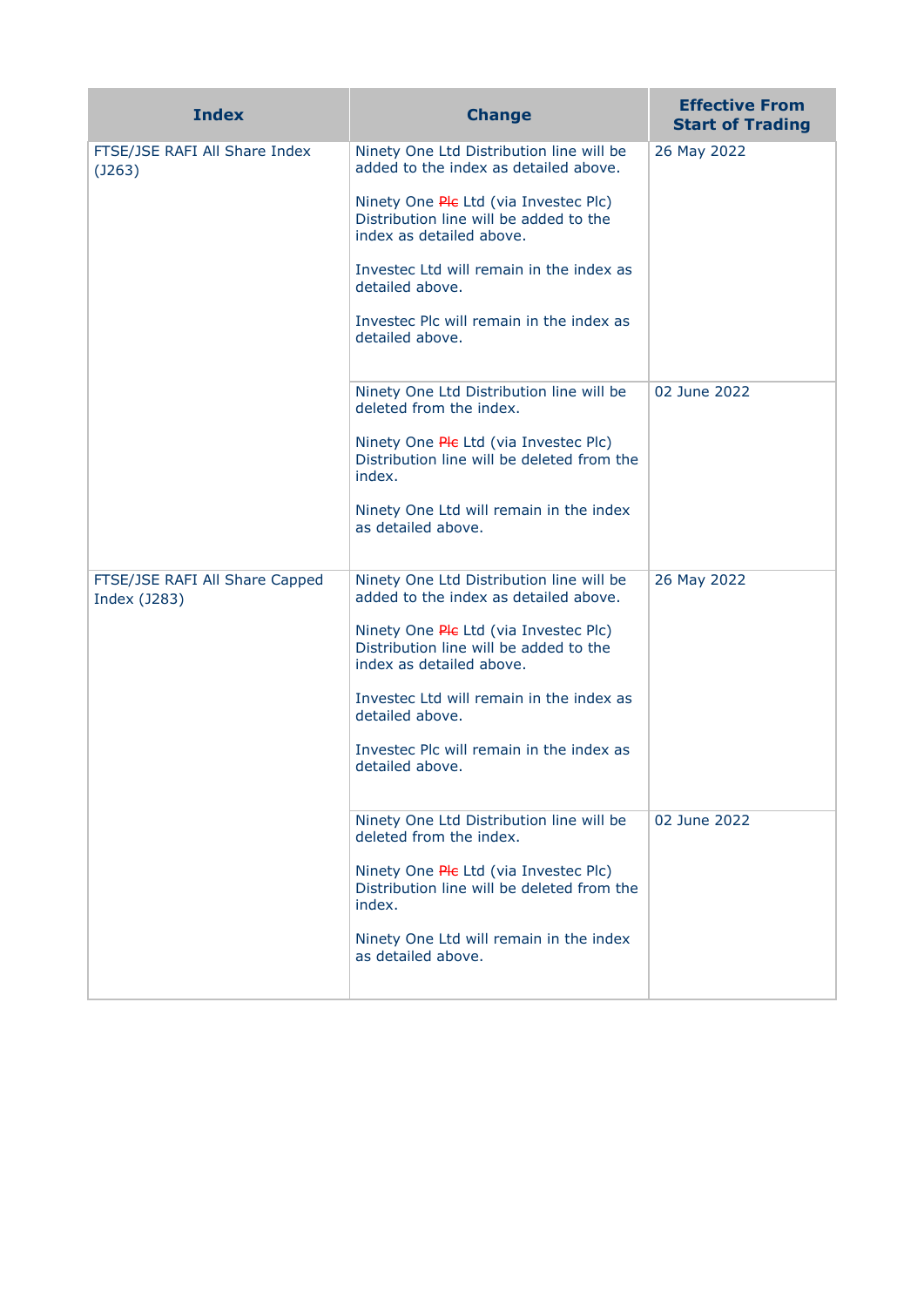| <b>Index</b>                              | <b>Change</b>                                                                                                                                                                                                                                                                                                                  | <b>Effective From</b><br><b>Start of Trading</b> |
|-------------------------------------------|--------------------------------------------------------------------------------------------------------------------------------------------------------------------------------------------------------------------------------------------------------------------------------------------------------------------------------|--------------------------------------------------|
| FTSE/JSE Capped Top 40 Index<br>(J300)    | Ninety One Ltd Distribution line will be<br>added to the index as detailed above.<br>Ninety One Ple Ltd (via Investec Plc)<br>Distribution line will be added to the<br>index as detailed above.<br>Invested Ltd will remain in the index as<br>detailed above.<br>Invested Plc will remain in the index as<br>detailed above. | 26 May 2022                                      |
|                                           | Ninety One Ltd Distribution line will be<br>deleted from the index.<br>Ninety One Ple Ltd (via Investec Plc)<br>Distribution line will be deleted from the<br>index.                                                                                                                                                           | 02 June 2022                                     |
| FTSE/JSE Capped All Share Index<br>(J303) | Ninety One Ltd Distribution line will be<br>added to the index as detailed above.<br>Ninety One Ple Ltd (via Investec Plc)<br>Distribution line will be added to the<br>index as detailed above.<br>Investec Ltd will remain in the index as<br>detailed above.<br>Investec Plc will remain in the index as<br>detailed above. | 26 May 2022                                      |
|                                           | Ninety One Ltd Distribution line will be<br>deleted from the index.<br>Ninety One Ple Ltd (via Investec Plc)<br>Distribution line will be deleted from the<br>index.<br>Ninety One Ltd will remain in the index<br>as detailed above.                                                                                          | 02 June 2022                                     |
| FTSE/JSE Style Index (J330 and<br>J331)   | Ninety One Ltd Distribution line will be<br>added to the index as detailed above.<br>Ninety One Ple Ltd (via Investec Plc)<br>Distribution line will be added to the<br>index as detailed above.<br>Investec Ltd will remain in the index as<br>detailed above.<br>Investec Plc will remain in the index as<br>detailed above. | 26 May 2022                                      |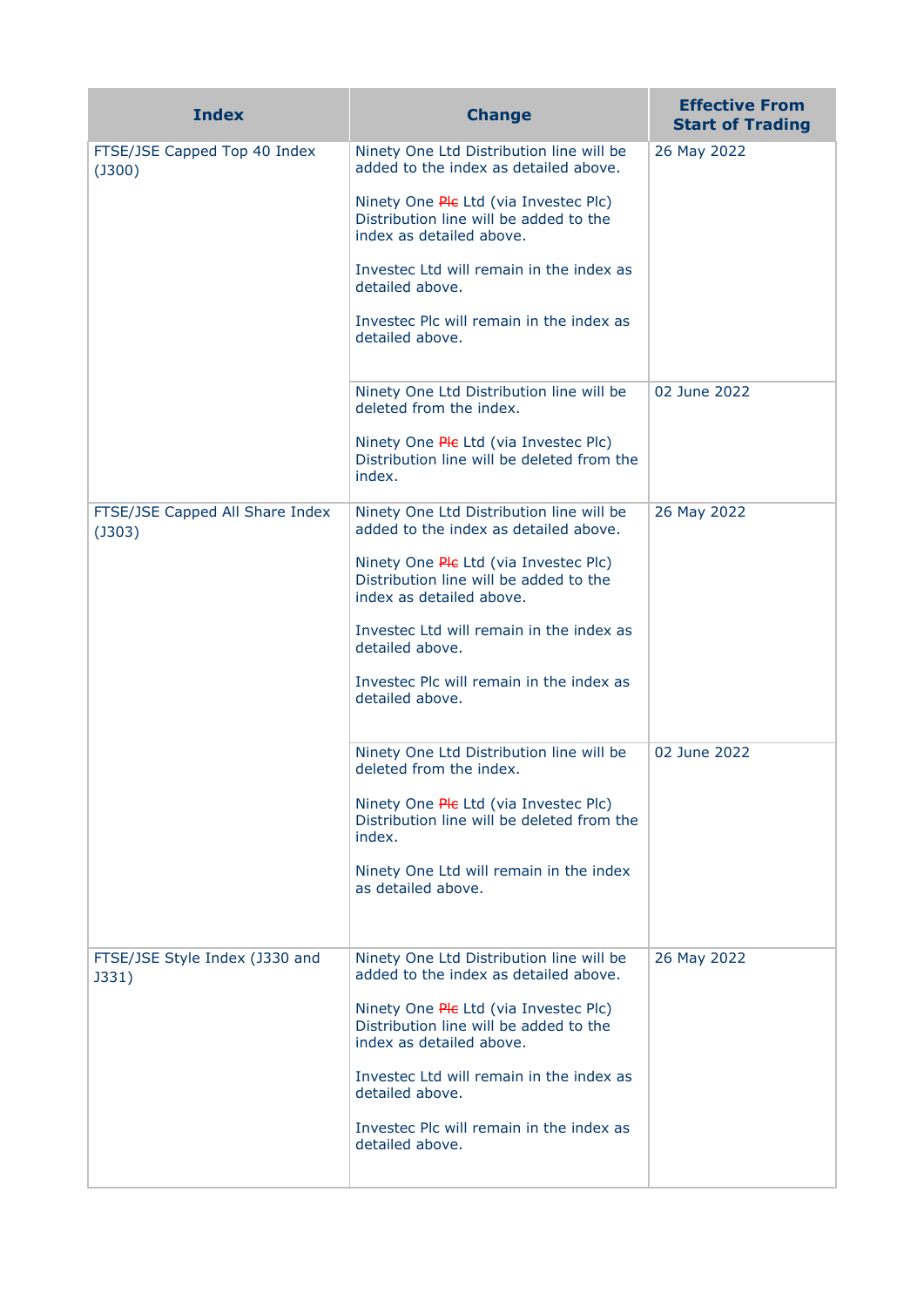| <b>Index</b>                                              | <b>Change</b>                                                                                               | <b>Effective From</b><br><b>Start of Trading</b> |
|-----------------------------------------------------------|-------------------------------------------------------------------------------------------------------------|--------------------------------------------------|
|                                                           | Ninety One Ltd Distribution line will be<br>deleted from the index.                                         | 02 June 2022                                     |
|                                                           | Ninety One Ple Ltd (via Investec Plc)<br>Distribution line will be deleted from the<br>index.               |                                                  |
|                                                           | Ninety One Ltd will remain in the index<br>as detailed above.                                               |                                                  |
| FTSE/JSE RAFI 40 Index (J260)                             | Ninety One Ltd Distribution line will be<br>added to the index as detailed above.                           | 26 May 2022                                      |
|                                                           | Ninety One Ple Ltd (via Investec Plc)<br>Distribution line will be added to the<br>index as detailed above. |                                                  |
|                                                           | Investec Ltd will remain in the index as<br>detailed above.                                                 |                                                  |
|                                                           | Investec Plc will remain in the index as<br>detailed above.                                                 |                                                  |
|                                                           | Ninety One Ltd Distribution line will be<br>deleted from the index.                                         | 02 June 2022                                     |
|                                                           | Ninety One Ple Ltd (via Investec Plc)<br>Distribution line will be deleted from the<br>index.               |                                                  |
| FTSE/JSE All-Share Minimum<br>Variance Index (J703)       | Ninety One Ltd will remain in the index<br>as detailed above.                                               | 02 June 2022                                     |
| FTSE/JSE All Share Comprehensive<br>Factor Index (J203CF) | Ninety One Ltd Distribution line will be<br>added to the index as detailed above.                           | 26 May 2022                                      |
|                                                           | Ninety One Ple Ltd (via Investec Plc)<br>Distribution line will be added to the<br>index as detailed above. |                                                  |
|                                                           | Investec Ltd will remain in the index as<br>detailed above.                                                 |                                                  |
|                                                           | Investec Plc will remain in the index as<br>detailed above.                                                 |                                                  |
|                                                           | Ninety One Ltd Distribution line will be<br>deleted from the index.                                         | 02 June 2022                                     |
|                                                           | Ninety One Ple Ltd (via Investec Plc)<br>Distribution line will be deleted from the<br>index.               |                                                  |
|                                                           | Ninety One Ltd will remain in the index<br>as detailed above.                                               |                                                  |
|                                                           |                                                                                                             |                                                  |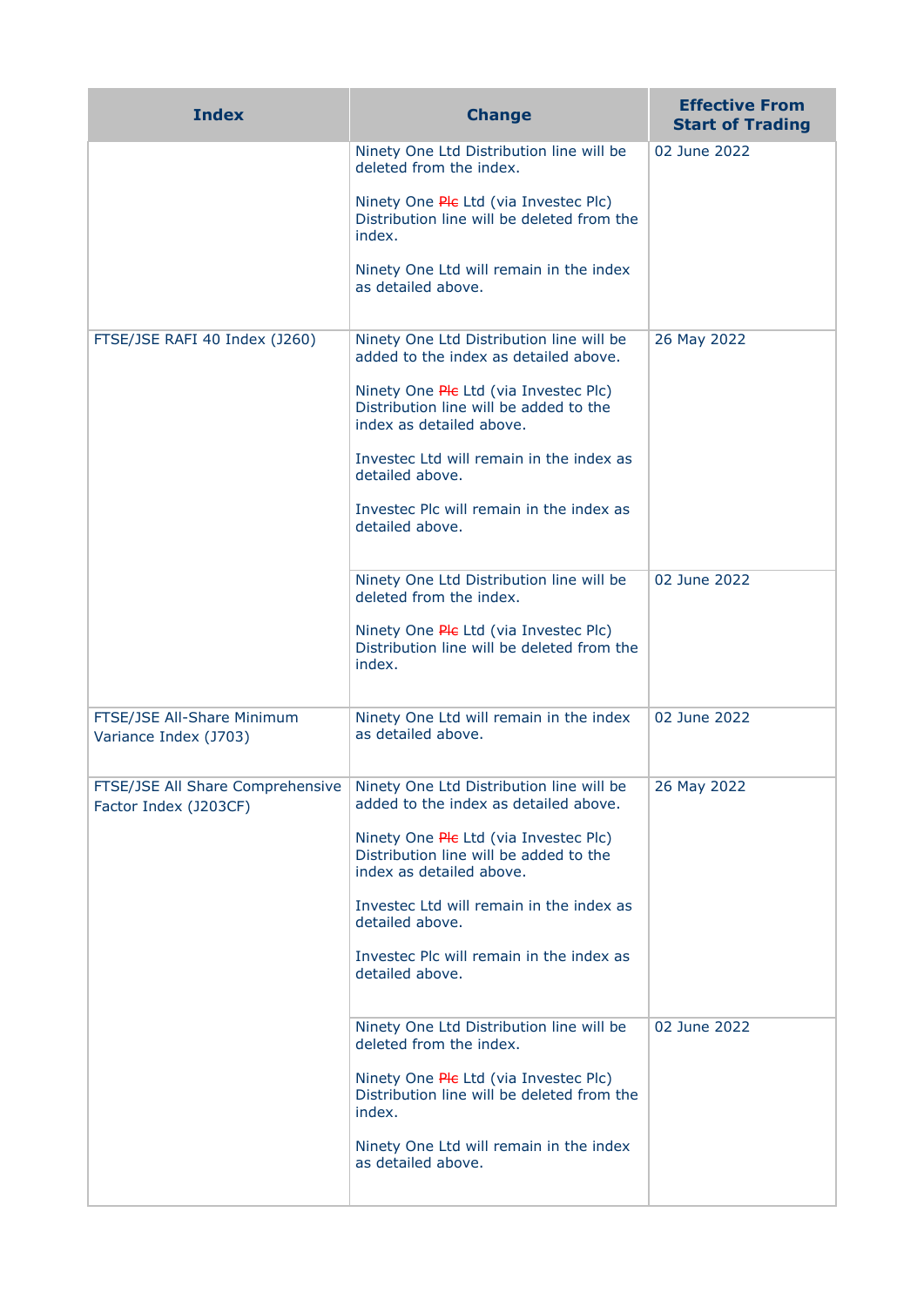| <b>Index</b>                                                       | <b>Change</b>                                                                                               | <b>Effective From</b><br><b>Start of Trading</b> |
|--------------------------------------------------------------------|-------------------------------------------------------------------------------------------------------------|--------------------------------------------------|
| FTSE/JSE All Share Yield Factor<br>Index (J203DF)                  | Ninety One Ltd Distribution line will be<br>added to the index as detailed above.                           | 26 May 2022                                      |
|                                                                    | Ninety One Ple Ltd (via Investec Plc)<br>Distribution line will be added to the<br>index as detailed above. |                                                  |
|                                                                    | Investec Ltd will remain in the index as<br>detailed above.                                                 |                                                  |
|                                                                    | Invested Plc will remain in the index as<br>detailed above.                                                 |                                                  |
|                                                                    | Ninety One Ltd Distribution line will be<br>deleted from the index.                                         | 02 June 2022                                     |
|                                                                    | Ninety One <i>Ple Ltd</i> (via Investec Plc)<br>Distribution line will be deleted from the<br>index.        |                                                  |
|                                                                    | Ninety One Ltd will remain in the index<br>as detailed above.                                               |                                                  |
| FTSE/JSE All Share Low Volatility<br>Focused Factor Index (J203LF) | Ninety One Ltd Distribution line will be<br>added to the index as detailed above.                           | 26 May 2022                                      |
|                                                                    | Ninety One Ple Ltd (via Investec Plc)<br>Distribution line will be added to the<br>index as detailed above. |                                                  |
|                                                                    | Investec Ltd will remain in the index as<br>detailed above.                                                 |                                                  |
|                                                                    | Invested Plc will remain in the index as<br>detailed above.                                                 |                                                  |
|                                                                    | Ninety One Ltd Distribution line will be<br>deleted from the index.                                         | 02 June 2022                                     |
|                                                                    | Ninety One Ple Ltd (via Investec Plc)<br>Distribution line will be deleted from the<br>index.               |                                                  |
|                                                                    | Ninety One Ltd will remain in the index<br>as detailed above.                                               |                                                  |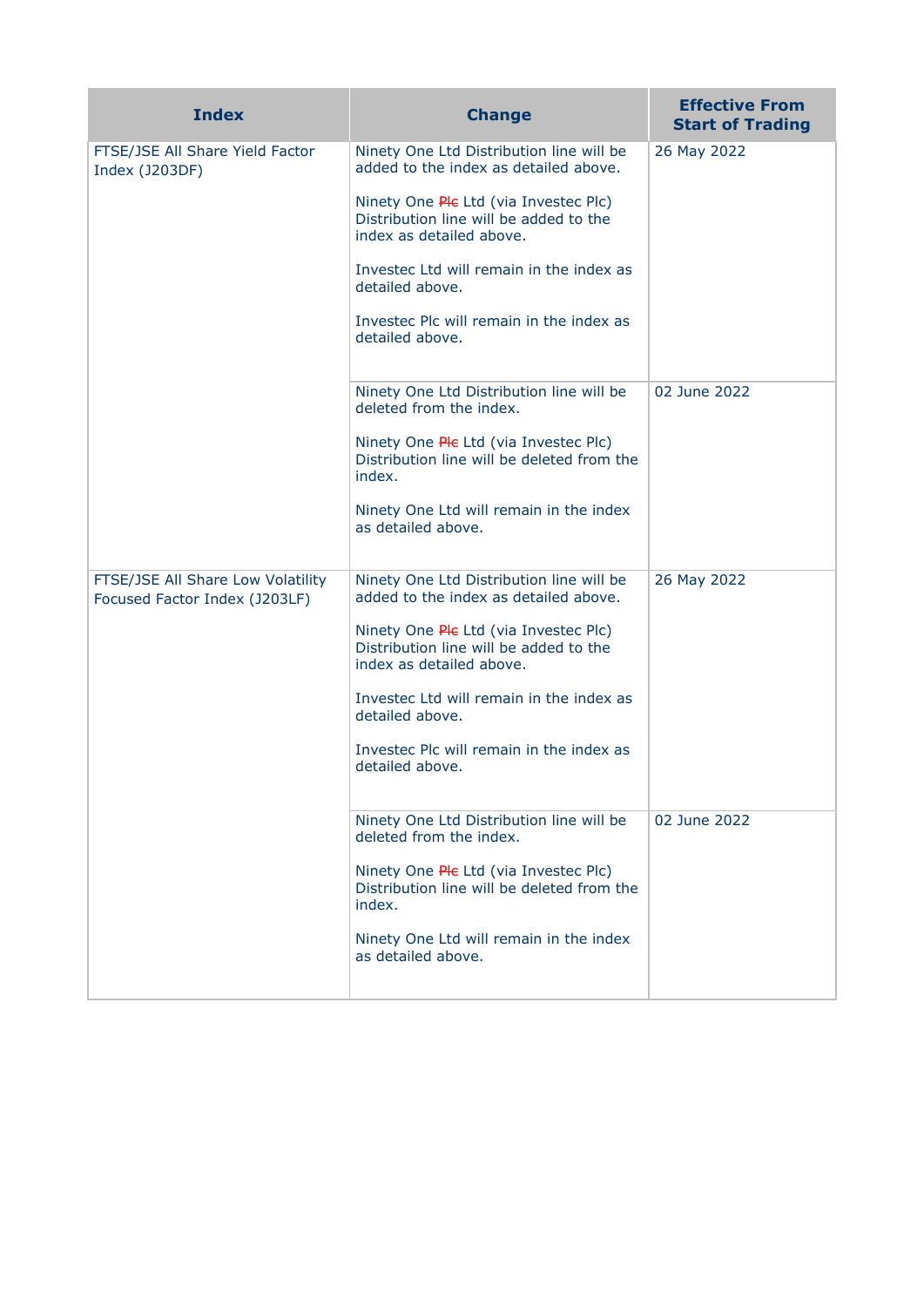| <b>Index</b>                                         | <b>Change</b>                                                                                               | <b>Effective From</b><br><b>Start of Trading</b> |
|------------------------------------------------------|-------------------------------------------------------------------------------------------------------------|--------------------------------------------------|
| FTSE/JSE All Share Momentum<br>Factor Index (J203MF) | Ninety One Ltd Distribution line will be<br>added to the index as detailed above.                           | 26 May 2022                                      |
|                                                      | Ninety One Ple Ltd (via Investec Plc)<br>Distribution line will be added to the<br>index as detailed above. |                                                  |
|                                                      | Investec Ltd will remain in the index as<br>detailed above.                                                 |                                                  |
|                                                      | Invested Plc will remain in the index as<br>detailed above.                                                 |                                                  |
|                                                      | Ninety One Ltd Distribution line will be<br>deleted from the index.                                         | 02 June 2022                                     |
|                                                      | Ninety One <i>Ple Ltd</i> (via Investec Plc)<br>Distribution line will be deleted from the<br>index.        |                                                  |
|                                                      | Ninety One Ltd will remain in the index<br>as detailed above.                                               |                                                  |
| FTSE/JSE All Share Quality Factor<br>Index (J203QF)  | Ninety One Ltd Distribution line will be<br>added to the index as detailed above.                           | 26 May 2022                                      |
|                                                      | Ninety One Ple Ltd (via Investec Plc)<br>Distribution line will be added to the<br>index as detailed above. |                                                  |
|                                                      | Invested Ltd will remain in the index as<br>detailed above.                                                 |                                                  |
|                                                      | Investec Plc will remain in the index as<br>detailed above.                                                 |                                                  |
|                                                      | Ninety One Ltd Distribution line will be<br>deleted from the index.                                         | 02 June 2022                                     |
|                                                      | Ninety One Ple Ltd (via Invested Plc)<br>Distribution line will be deleted from the<br>index.               |                                                  |
|                                                      | Ninety One Ltd will remain in the index<br>as detailed above.                                               |                                                  |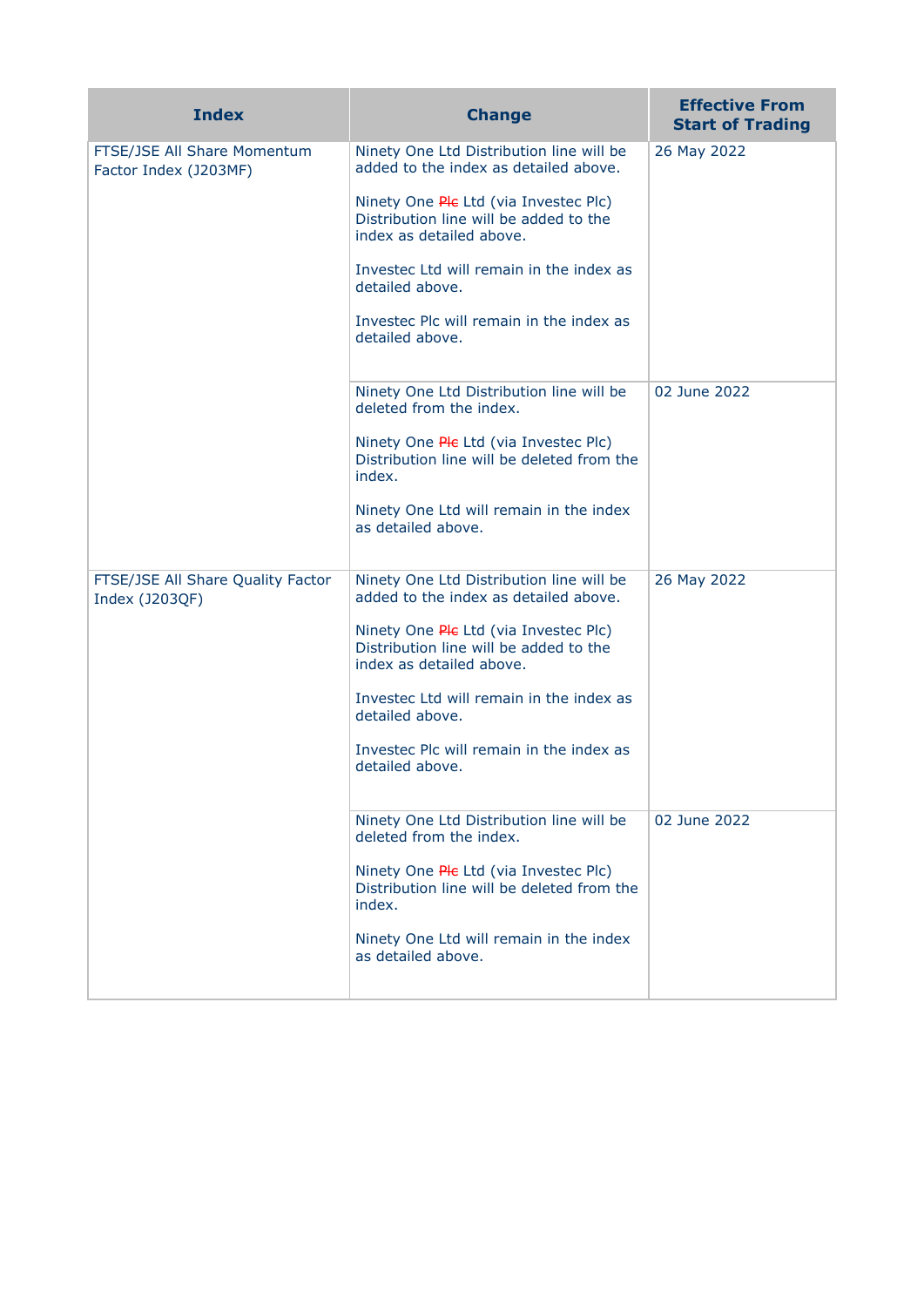| <b>Index</b>                                      | <b>Change</b>                                                                                               | <b>Effective From</b><br><b>Start of Trading</b> |
|---------------------------------------------------|-------------------------------------------------------------------------------------------------------------|--------------------------------------------------|
| FTSE/JSE All Share Size Factor<br>Index (J203SF)  | Ninety One Ltd Distribution line will be<br>added to the index as detailed above.                           | 26 May 2022                                      |
|                                                   | Ninety One Ple Ltd (via Investec Plc)<br>Distribution line will be added to the<br>index as detailed above. |                                                  |
|                                                   | Investec Ltd will remain in the index as<br>detailed above.                                                 |                                                  |
|                                                   | Investec Plc will remain in the index as<br>detailed above.                                                 |                                                  |
|                                                   | Ninety One Ltd Distribution line will be<br>deleted from the index.                                         | 02 June 2022                                     |
|                                                   | Ninety One Ple Ltd (via Investec Plc)<br>Distribution line will be deleted from the<br>index.               |                                                  |
|                                                   | Ninety One Ltd will remain in the index<br>as detailed above.                                               |                                                  |
| FTSE/JSE All Share Value Factor<br>Index (J203VF) | Ninety One Ltd Distribution line will be<br>added to the index as detailed above.                           | 26 May 2022                                      |
|                                                   | Ninety One Ple Ltd (via Investec Plc)<br>Distribution line will be added to the<br>index as detailed above. |                                                  |
|                                                   | Investec Ltd will remain in the index as<br>detailed above.                                                 |                                                  |
|                                                   | Investec Plc will remain in the index as<br>detailed above.                                                 |                                                  |
|                                                   | Ninety One Ltd Distribution line will be<br>deleted from the index.                                         | 02 June 2022                                     |
|                                                   | Ninety One Ple Ltd (via Investec Plc)<br>Distribution line will be deleted from the<br>index.               |                                                  |
|                                                   | Ninety One Ltd will remain in the index<br>as detailed above.                                               |                                                  |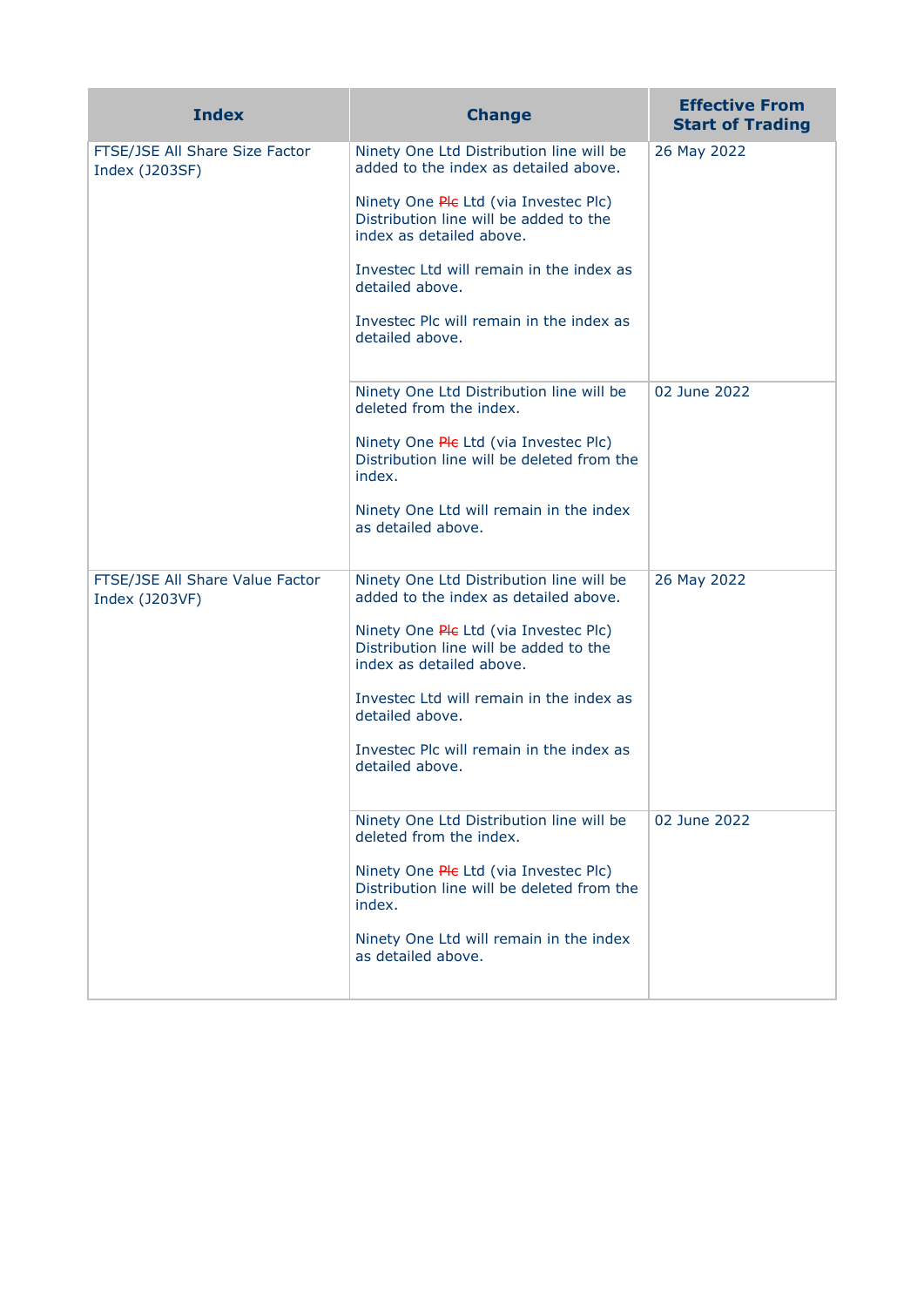| <b>Index</b>                                            | <b>Change</b>                                                                                                                                                                                                                    | <b>Effective From</b><br><b>Start of Trading</b> |
|---------------------------------------------------------|----------------------------------------------------------------------------------------------------------------------------------------------------------------------------------------------------------------------------------|--------------------------------------------------|
| FTSE/JSE All Share Volatility Factor<br>Index (J203VOF) | Ninety One Ltd Distribution line will be<br>added to the index as detailed above.                                                                                                                                                | 26 May 2022                                      |
|                                                         | Ninety One Ple Ltd (via Investec Plc)<br>Distribution line will be added to the<br>index as detailed above.                                                                                                                      |                                                  |
|                                                         | Investec Ltd will remain in the index as<br>detailed above.                                                                                                                                                                      |                                                  |
|                                                         | Investec Plc will remain in the index as<br>detailed above.                                                                                                                                                                      |                                                  |
|                                                         | Ninety One Ltd Distribution line will be<br>deleted from the index.                                                                                                                                                              | 02 June 2022                                     |
|                                                         | Ninety One Ple Ltd (via Investec Plc)<br>Distribution line will be deleted from the<br>index.                                                                                                                                    |                                                  |
|                                                         | Ninety One Ltd will remain in the index<br>as detailed above.                                                                                                                                                                    |                                                  |
| FTSE/JSE Shareholder Weighted All<br>Share Index (J403) | Ninety One Ltd Distribution line (South<br>Africa, BKVDVV5) will be added to the<br>index with a shares in issue total of<br>43,852,586* and an investability<br>weighting of 89.299999957041%.                                  | 26 May 2022                                      |
|                                                         | Ninety One <i>Ple</i> Ltd (via Investec Plc)<br>Distribution line (South Africa,<br>BKVDVW6) will be added to the index<br>with a shares in issue total of<br>95,718,320* and an investability<br>weighting of 50.465211300536%. |                                                  |
|                                                         | Investec Ltd (South Africa, B17BBR6)<br>will remain in the index with an<br><b>unchanged</b> shares in issue total of<br>318,904,709 and an unchanged<br>investability weighting of<br>89.299999957041%.                         |                                                  |
|                                                         | Investec Plc (South Africa, B1DHG40)<br>will remain in the index with an<br>unchanged shares in issue total of<br>696,082,618 and an unchanged<br>investability weighting of<br>50.465211300536%.                                |                                                  |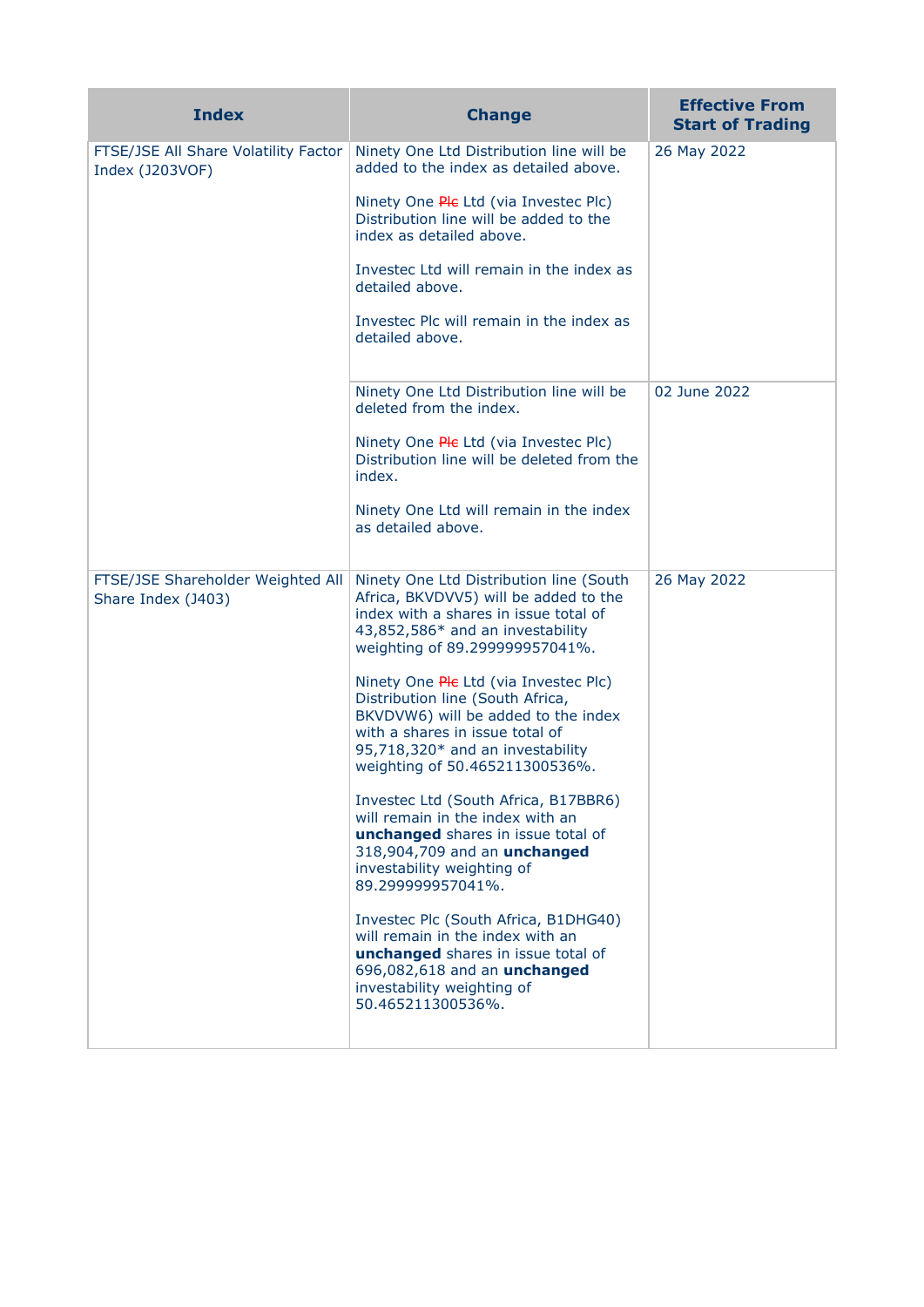| <b>Index</b>                                                   | <b>Change</b>                                                                                                                                                                                                                                      | <b>Effective From</b><br><b>Start of Trading</b> |
|----------------------------------------------------------------|----------------------------------------------------------------------------------------------------------------------------------------------------------------------------------------------------------------------------------------------------|--------------------------------------------------|
|                                                                | Ninety One Ltd Distribution line will be<br>deleted from the index.                                                                                                                                                                                | 02 June 2022                                     |
|                                                                | Ninety One Ple Ltd (via Investec Plc)<br>Distribution line will be deleted from the<br>index.                                                                                                                                                      |                                                  |
|                                                                | Ninety One Ltd (South Africa, BKTT3Y2<br>ZAE000282356) will remain in the index<br>with an <i>unchanged</i> shares in issue<br>total of 300,089,454 and an increased<br>investability weighting from<br>48.109999893565% to<br>77.2562465997857%*. |                                                  |
| FTSE/JSE Capped Shareholder<br>Weighted All Share Index (J433) | Ninety One Ltd Distribution line will be<br>added to the index as detailed above.                                                                                                                                                                  | 26 May 2022                                      |
|                                                                | Ninety One Ple Ltd (via Investec Plc)<br>Distribution line will be added to the<br>index as detailed above.                                                                                                                                        |                                                  |
|                                                                | Investec Ltd will remain in the index as<br>detailed above.                                                                                                                                                                                        |                                                  |
|                                                                | Investec Plc will remain in the index as<br>detailed above.                                                                                                                                                                                        |                                                  |
|                                                                | Ninety One Ltd Distribution line will be<br>deleted from the index.                                                                                                                                                                                | 02 June 2022                                     |
|                                                                | Ninety One Ple Ltd (via Investec Plc)<br>Distribution line will be deleted from the<br>index.                                                                                                                                                      |                                                  |
|                                                                | Ninety One Ltd will remain in the index<br>as detailed above.                                                                                                                                                                                      |                                                  |
| FTSE/JSE Shareholder Weighted<br>Top 40 Index (J400)           | Ninety One Ltd Distribution line will be<br>added to the index as detailed above.                                                                                                                                                                  | 26 May 2022                                      |
|                                                                | Ninety One <i>Ple</i> Ltd (via Investec Plc)<br>Distribution line will be added to the<br>index as detailed above.                                                                                                                                 |                                                  |
|                                                                | Investec Ltd will remain in the index as<br>detailed above.                                                                                                                                                                                        |                                                  |
|                                                                | Investec Plc will remain in the index as<br>detailed above.                                                                                                                                                                                        |                                                  |
|                                                                | Ninety One Ltd Distribution line will be<br>deleted from the index.                                                                                                                                                                                | 02 June 2022                                     |
|                                                                | Ninety One Ple Ltd (via Investec Plc)<br>Distribution line will be deleted from the<br>index.                                                                                                                                                      |                                                  |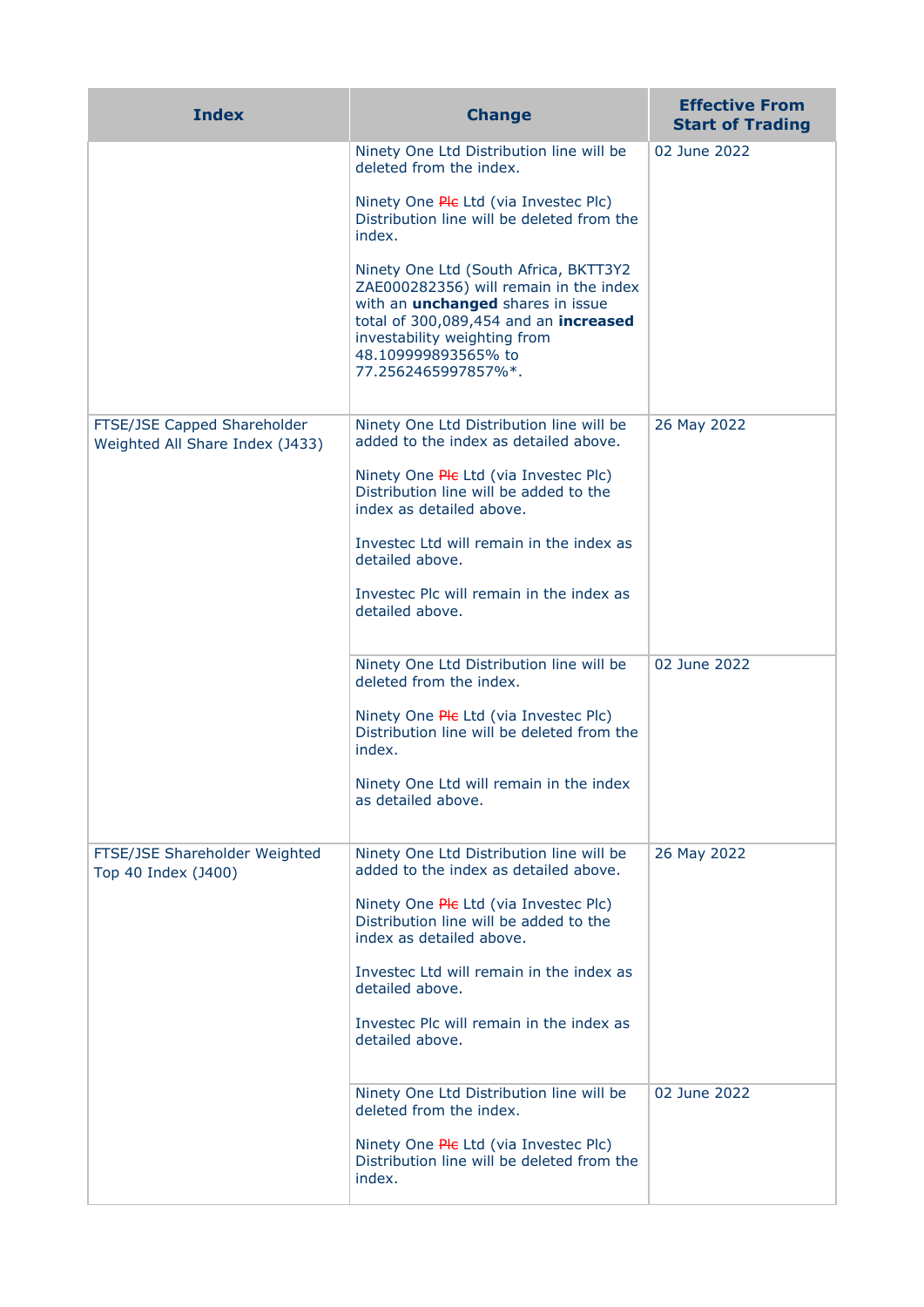| <b>Index</b>                                                                                                              | <b>Change</b>                                                                                                                                                                                                                                                                                                                  | <b>Effective From</b><br><b>Start of Trading</b> |
|---------------------------------------------------------------------------------------------------------------------------|--------------------------------------------------------------------------------------------------------------------------------------------------------------------------------------------------------------------------------------------------------------------------------------------------------------------------------|--------------------------------------------------|
| FTSE/JSE Capped Shareholder<br>Weighted Top 40 Index (J430)<br>FTSE/JSE Shareholder Weighted<br>Financial 15 Index (JSZ2) | Ninety One Ltd Distribution line will be<br>added to the index as detailed above.<br>Ninety One Ple Ltd (via Investec Plc)<br>Distribution line will be added to the<br>index as detailed above.<br>Investec Ltd will remain in the index as<br>detailed above.<br>Investec Plc will remain in the index as<br>detailed above. | 26 May 2022                                      |
|                                                                                                                           | Ninety One Ltd Distribution line will be<br>deleted from the index.<br>Ninety One Ple Ltd (via Investec Plc)<br>Distribution line will be deleted from the<br>index.                                                                                                                                                           | 02 June 2022                                     |
|                                                                                                                           | Ninety One Ltd Distribution line will be<br>added to the index as detailed above.<br>Ninety One Ple Ltd (via Investec Plc)<br>Distribution line will be added to the<br>index as detailed above.<br>Investec Ltd will remain in the index as<br>detailed above.<br>Investec Plc will remain in the index as<br>detailed above. | 26 May 2022                                      |
|                                                                                                                           | Ninety One Ltd Distribution line will be<br>deleted from the index.<br>Ninety One Ple Ltd (via Investec Plc)<br>Distribution line will be deleted from the<br>index.                                                                                                                                                           | 02 June 2022                                     |
| FTSE/JSE Shareholder Weighted<br>Financial & Industrial 30 Index<br>(JSZ3)                                                | Ninety One Ltd Distribution line will be<br>added to the index as detailed above.<br>Ninety One Ple Ltd (via Investec Plc)<br>Distribution line will be added to the<br>index as detailed above.<br>Investec Ltd will remain in the index as<br>detailed above.<br>Investec Plc will remain in the index as<br>detailed above. | 26 May 2022                                      |